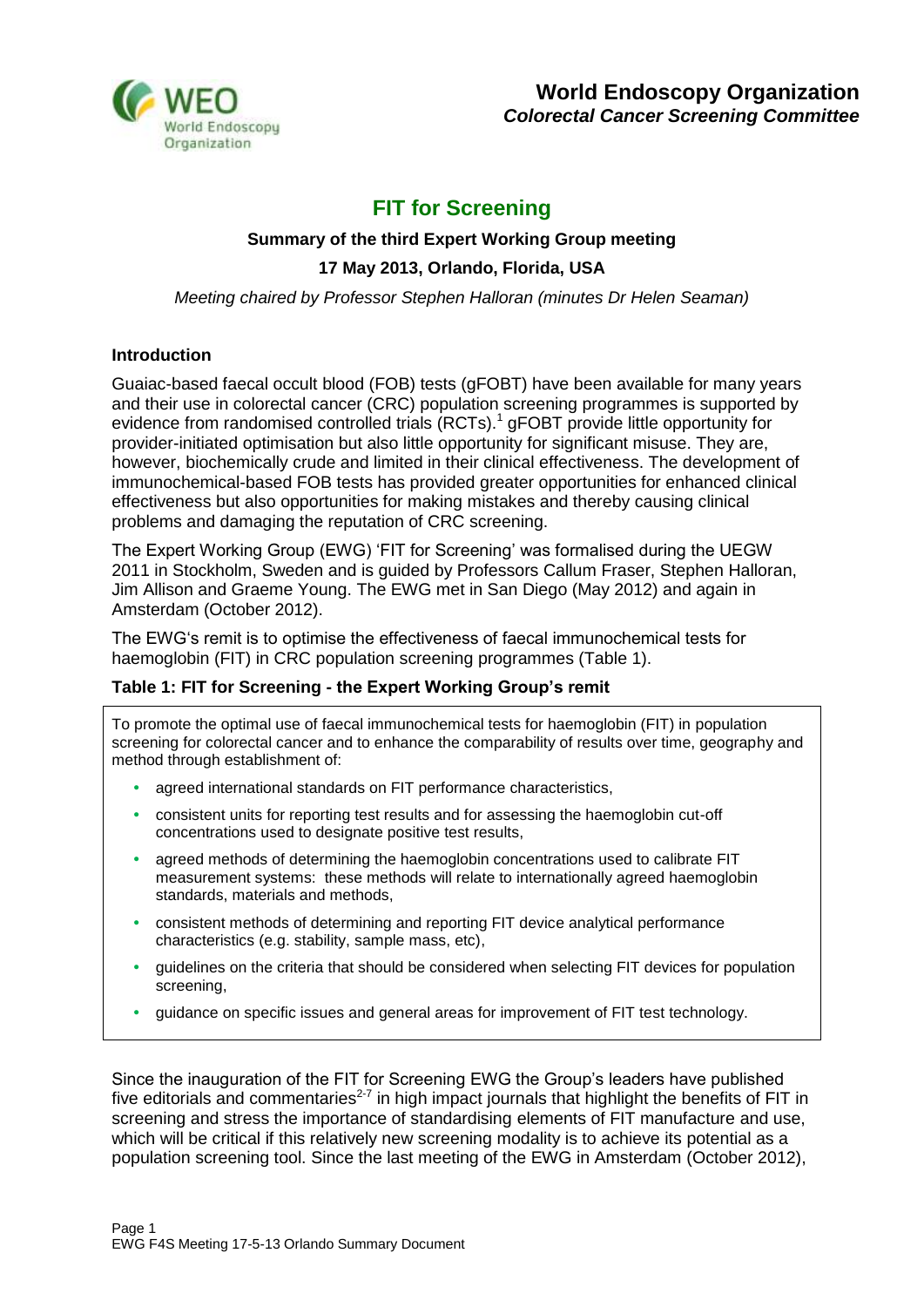

the EWG's published articles have been cited elsewhere in the literature, demonstrating that the group's efforts are beginning to be recognised.<sup>4, 6, 8-15</sup>

The Group's leaders have prepared six discussion documents (Table 2) that describe the critical issues to be considered by the EWG. These papers are based on the EWG's remit but expand upon it and make practice recommendations for consideration by the larger group; they provide the framework for current and future EWG agendas and targets. The remit of these meetings is to reach agreement on as many items as possible and, when appropriate, to initiate further work that will facilitate agreement of standardised procedures at the later EWG meetings.

## **Table 2: FIT for Screening Expert Working Group Discussion Documents** (as at 17 May 2013)

| No. 1   FIT Standardisation                                                                      |
|--------------------------------------------------------------------------------------------------|
| No. 2   FIT Reporting units                                                                      |
| No. 3 Stability of haemoglobin                                                                   |
| No. 4   Internal quality control & external quality assessment                                   |
| No. 5   A Standard for Faecal Immunochemical TesTs for Haemoglobin Evaluation Reporting (FITTER) |
| No. 6   Quantitative FIT procurement                                                             |

## **Summary of conclusions from previous EWG meetings (San Diego, May 2012 and Amsterdam, October 2012)**

- **•** Nomenclature
	- **•** Faecal immunochemical test for haemoglobin (abbreviated as 'FIT').
- **•** The analytical technique is 'immunochemical' and not 'immunological'.
- **•** Use of the term 'immunoturbidimetry' is more appropriate than 'latex agglutination'.
- Avoid using FIT<sup>50</sup>, FIT<sup>100</sup> and similar descriptions when detailing faecal haemoglobin cutoff concentrations
	- **•** Reporting units should be µg haemoglobin/g faeces (full adoption can be achieved once we have identified and adopted standardised methods for determining sample mass and buffer volume)
- **•** All manufacturers should use a WHO traceable standard and the recommended spectrophotometric cyanmethaemoglobin method to assign the haemoglobin concentration of calibrators used in all FIT assays.
- **•** FIT Publications: as a guide for reviewers, authors and journal editors, EWG will progress the development of a WEO-endorsed document which describes the essential analytical content of FIT-related medical and scientific papers.
- **•** FDA approval of quantitative FIT: The EWG will continue in its efforts to engage with the FDA.
- **•** IQC/EQA: EWG to provide guidance on quality management of FIT laboratory testing to encourage acceptable analytical performance in colorectal cancer screening programmes. EWG to advise what IQC/EQA information should be included in tender documents.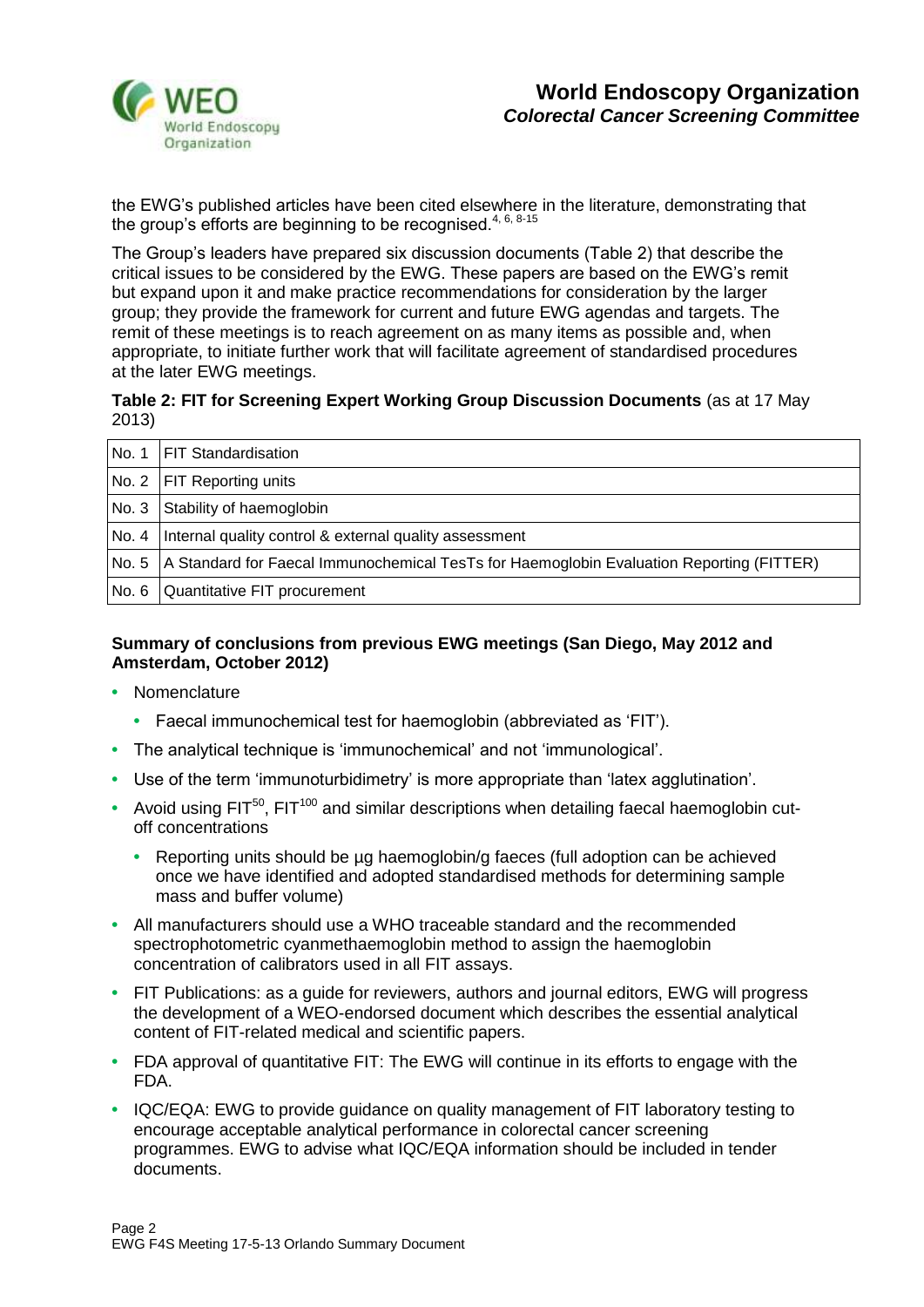

- **•** Procurement: The EWG will prepare a document to provide guidance on procurement of FIT systems (now Discussion Document no. 6).
- **•** The WEO will prepare a website where documents relevant to the activities of the FIT for Screening EWG will be made available.

## **Objectives of the meeting in Orlando, May 2013**

The third full meeting of the EWG in Orlando, ahead of DDW 2013, had the opportunity of addressing and agreeing actions on a further series of critical issues that will progress standardisation of FIT technology and its use. Several issues were tabled for discussion:

- **•** WEO-endorsed website.
- **•** FIT manufacturer questionnaire survey.
- **•** FDA & quantitative FIT update and discussion.
- **•** Development of FIT evaluation guidelines.
- **•** Procurement of quantitative FIT systems (Discussion Document no. 6).
- **•** Standards for FIT publications (Discussion Document no. 5).
- **•** Updates on the use of FIT in national screening programmes .

#### **WEO endorsed web pages** *– Helen Seaman*

The EWG's activities will be summarised and promulgated via dedicated web pages hosted by the World Endoscopy Organization. (It is unclear at this time whether or not the other WEO CRC Screening Committee EWGs will launch web pages.) Dr Helen Seaman presented a few slides to illustrate the proposed design for the web pages. Links will be provided to:

- **•** EWG Discussion Documents.
- **•** EWG publications.
- **•** Reference documents:
	- **•** Country-specific information on FIT screening programmes.
	- **•** FIT publications.
- **•** EWG meeting reports and contributors' presentations (with permission).
- **•** Other EWG activity (*e.g.* FIT manufacturer questionnaire survey).
- **•** An 'Ask the Expert' facility will be provided.

It is anticipated that the web pages will 'go live' within a few weeks; all will be notified.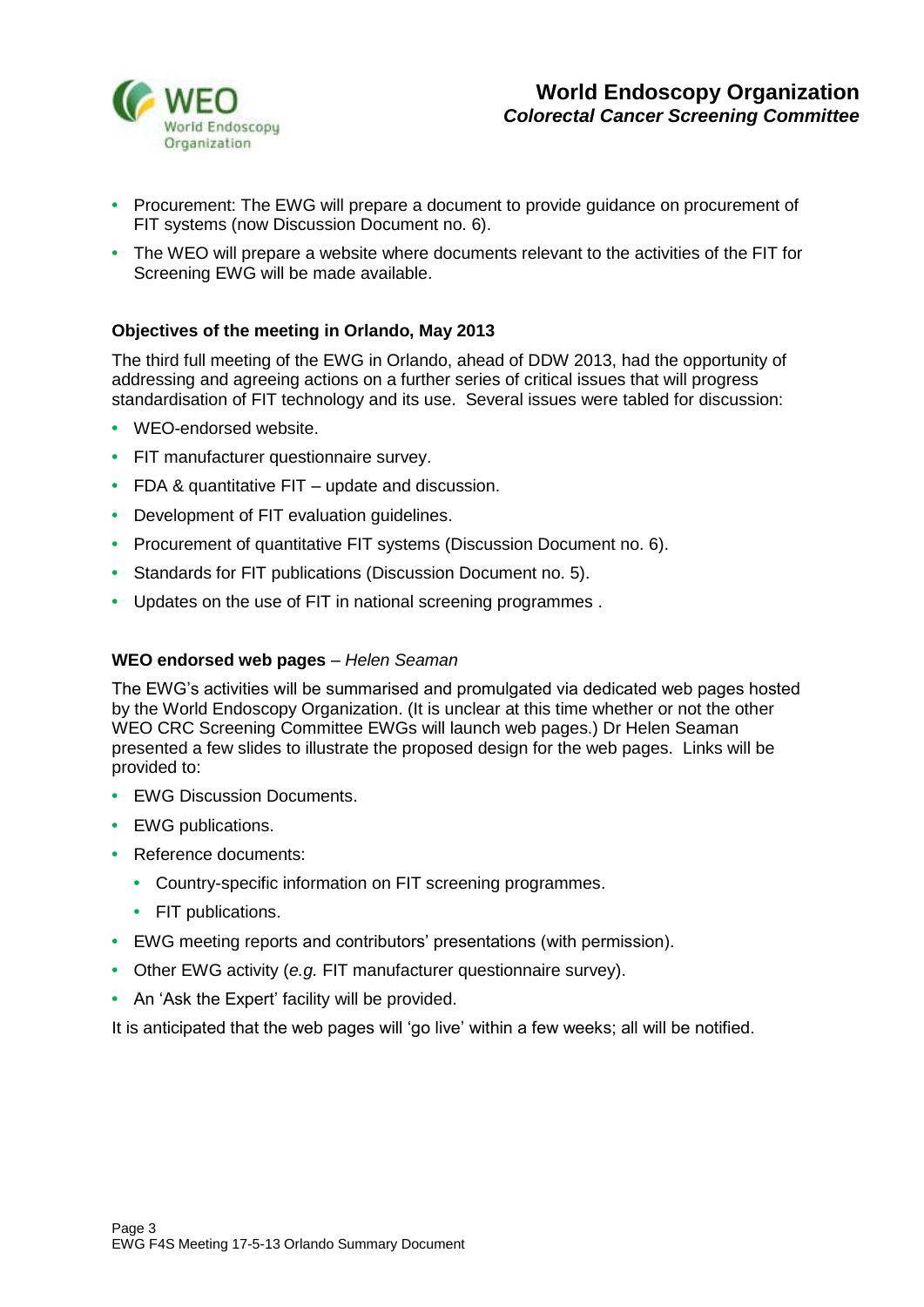

## **EWG Publications** – *Helen Seaman*

The EWG has now published six Discussion Documents (Table 2 above) and six editorials/commentaries:

| No.          | <b>Citation</b>                                                                                                                                                                                                                                                                            |
|--------------|--------------------------------------------------------------------------------------------------------------------------------------------------------------------------------------------------------------------------------------------------------------------------------------------|
| $\mathbf{1}$ | Fraser C, Halloran S, Allison J, Young G. Making colorectal cancer screening fitter for purpose<br>with quantitative faecal immunochemical tests for haemoglobin (FIT). Clinical Chemistry and<br>Laboratory Medicine 2013. doi: 10.1515/cclm-2013-0408. Epub ahead of print 20 June 2013. |
| 2            | Fraser CG, Allison JE, Young GP, Halloran SP. Quantitation of hemoglobin improves fecal<br>immunochemical tests for noninvasive screening. Clinical Gastroenterology and Hepatology<br>2013:11;839-40. doi: 10.1016/j.cgh.2013.02.031.                                                     |
| 3            | Fraser CG, Allison JE, Halloran SP, Young GP. A proposal to standardize reporting units for<br>fecal immunochemical tests for hemoglobin. Journal of the National Cancer Institute 2012;<br>104(11):810-4.                                                                                 |
| 4            | Fraser C, Allison JE, Young GP, Halloran S. Newer fecal tests: opportunities for professionals<br>in laboratory medicine. Clinical Chemistry 2012;58(6):963-5. Epub 27 March 2012.                                                                                                         |
| 5            | Young GP, Fraser CG, Halloran SP, Cole S. Guaiac based faecal occult blood testing for<br>colorectal cancer screening: an obsolete strategy? Gut 2012;61(7):959-60.                                                                                                                        |
| 6            | Allison JE, Fraser CG, Halloran SP, Young GP. Comparing fecal immunochemical tests:<br>improved standardization is needed. Gastroenterology 2012;142(3):422-4. Epub 28 Jan 2012.                                                                                                           |

There is evidence too that the EWG's recommendations are being recognised elsewhere in the published literature.  $4, 6, 8.17$ 

#### **FIT manufacturer questionnaire survey** *– Helen Seaman*

The FIT manufacturer questionnaire survey was initiated in November 2011. All FIT manufacturers identified were asked to provide details about individual FIT products. The information gathered was used to direct the current evaluation of quantitative FIT devices for the NHS in England. Up-dated information from manufacturers will be formally requested in time for the next EWG meeting in Berlin, October 2013 (manufacturers will be given two weeks to reply). The information will be shared on the web site and kept up-to-date with regard to new FIT products and/or changes to currently marketed FIT characteristics.

It is anticipated that countries moving towards FIT procurement will look to the web site to see what products are on the market. A good working relationship between manufacturers and the EWG is needed. Please contact Helen Seaman (helenseaman@nhs.net) with new information and updates.

#### **FDA & quantitative FIT** *– contributors Professor Jim Allison, Max Robinowitz and Ron Schoengold*

To date, the Food and Drug Administration (FDA) in the USA has approved only the qualitative use of FIT. Colonoscopy remains the test of choice for CRC screening in the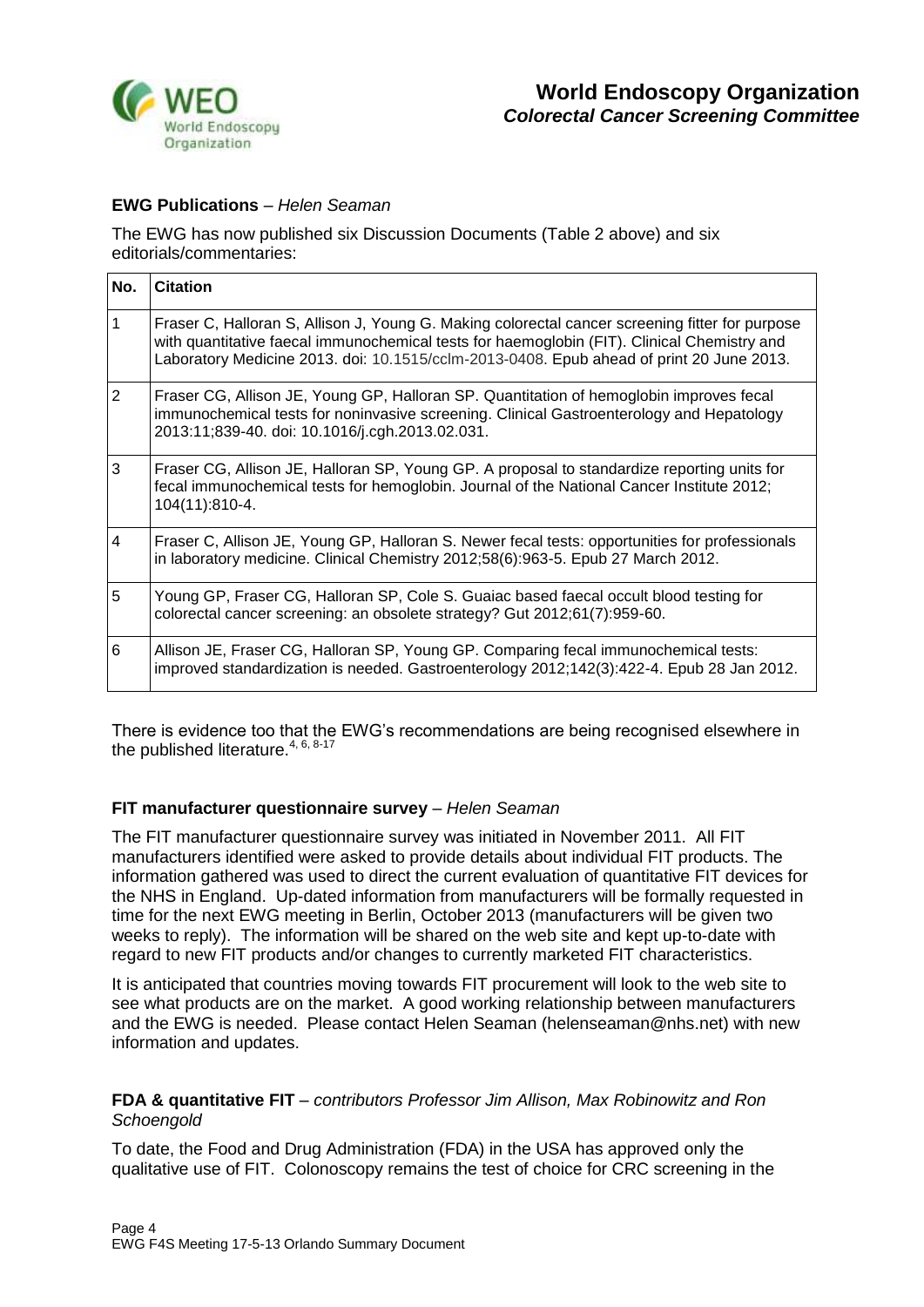

USA. In 2005 opinion leaders were of the opinion that faecal occult blood is a non-specific and insensitive marker for "screen-relevant" neoplasia <sup>18</sup>; since then, however, published literature from other countries has supported the use of FIT in the detection of CRC<sup>19, 20</sup>.

Since the last EWG meeting in Amsterdam (October 2012), the EWG has established a relationship with Max Robinowitz at the FDA.

## *Max Robinowitz, Senior Medical Officer & Pathologist, FDA Division of Immunology and Hematology Devices, White Oak Campus, Silver Spring, Maryland, USA.*

The FDA has 12,000 employees at the White Oak campus, 1200 of whom are employed by the Centre for Devices and Radiological Health, a department with a strong science base. Since 1976, the US has regulated the **manufacturers** of *in vitro* diagnostic tests (*i.e.* the FDA does not regulate research activities or laboratory performance). To commercialise a product in the US, manufacturers must approach the FDA.

The FDA now has the authority to support a pre-submission process whereby any manufacturer in the planning phase of developing/commercialising a new product can contact the FDA. The pre-submission process is organised and comprehensive and allows for provision of comments on proposals, there is a clear timeline, the process is free and offers a level playing field without favouritism. Ultimately the FDA receives better submissions and manufacturers do not waste time on inadequate submissions.

The FDA's powers are similar to ISO in Europe, although the FDA has power to enforce good practice on manufacturers, for example if a manufacturer is not reporting recalls.

FOB tests were classified by the FDA in 1980 as tests to detect occult blood in urine or faeces – no mention was made in the *Class II* classification of the use of FOB in screening for CRC (although more recently CRC screening has been mentioned, screening is not listed as an intended use). The FDA classifies cancer screening tests as *Class III* (for which a Premarket Application [PMA] must be submitted). Manufacturers wishing to gain approval of Class III devices must submit a PMA.

## *Ron Schoengold, RAC, Quality, Regulatory & Product Development Consulting, Saratoga, CA, USA*

## *Pathway towards approval of quantitative FIT in the US market through the FDA*

Before approaching the FDA: (a) establish a consortium of experts with appropriate scientific knowledge from the EWG\*; (b) nominate a manufacturer and an FDA-cleared qualitative FIT (candidate predicate device); (c) review existing FIT validation work (use 'FITTER' criteria: clinical trials/studies, laboratory/analytical studies, risk analysis [gap analysis is key and should use existing tools - FMEA; Failure Mode Effects Analysis] and product efficacy). (\*Including representatives from R&D, clinical chemistry, clinical research trials, biostatistics, product development & engineering (commercial manufacturer).)

The FDA offers manufacturers an opportunity to attend a free pre-submission meeting (pre-IDE review) to discuss and review an application, provided that the raw data from laboratory analyses are available (performance data [analytical\* & clinical]), the intended use and indications for use are clear, expected values (cut-off), instrumentation and software documentation is complete, minimum requirements for safety and effectiveness are clear (limitations [false negatives, false positives]) and any gaps in the knowledge (to establish labelling claims) have been identified. (\*Precision, interference, assay range, linearity, recovery, calibrators and controls.)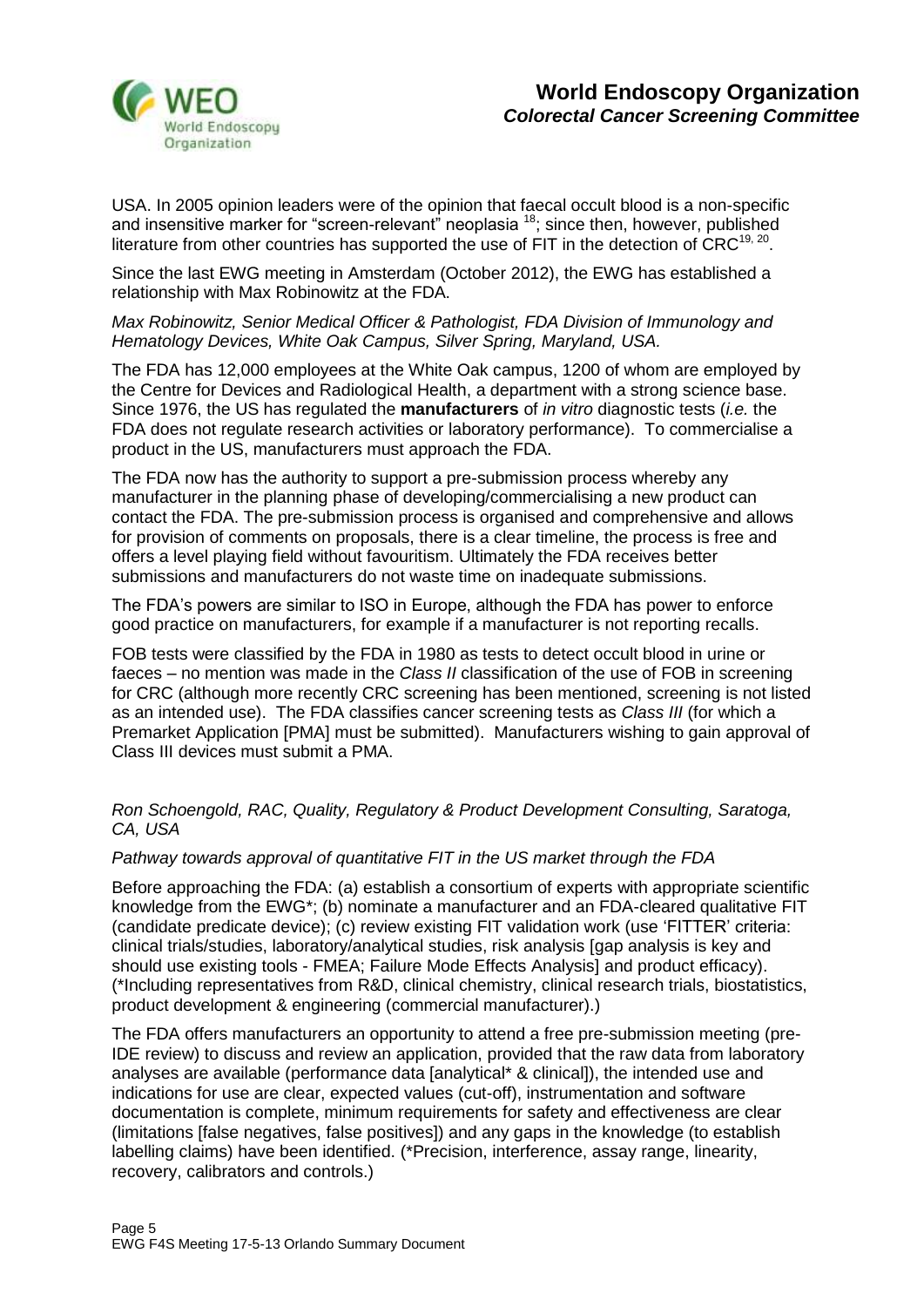

Manufacturers wishing to petition the FDA for what might be classified as a 'Class II Special Controls Guidance Document\* for Quantitative FIT for Screening' should determine the cost and feasibility of meeting FDA requirements and must be prepared to underwrite the cost of submitting an application. (\*Formerly a Class II Special Controls Document.)

#### *Discussion*

Max Robinowitz is part of the FDA team that would review applications from quantitative FIT manufacturers (although applications should not be directed to Max by name). The cost of submitting a PMA for Class III approval is substantial; it is still possible that efforts to have quantitative FIT recognised as Class II devices could be fruitful. The FDA will recognise data supporting the clinical effectiveness of FIT from outside the USA, according to international CLSI (Clinical and Laboratory Standards Institute) recommendations.

It was noted that the FDA may have a role in controlling the inappropriate use of FOB, *e.g*. for symptomatic patients.

Efforts should be made to try and get the FDA to recognise quantitative FIT as a class II device (510K) (or to develop a new class II classification) and it should be possible to prove that the clinical work on FIT is valid and suitable for 510K classification. There was agreement that a quantitative FIT for Hb does not have to have cancer screening claim as detection of Hb is not intrinsic to cancer.

The FDA will accept supporting technical data from outside the US provided that the study or studies providing those data met the standards expected from US studies (*i.e.* informed consent, ethical consideration, pre-market inspections *etc*).

Professor Jim Allison, Max Robinowitz, Ron Schoengold and Stephen Halloran will progress this activity and share the plan on the new web pages. The importance of involving the commercial sector in these efforts was stressed.

## **Scientific and technical evaluation**

## **Development of a FIT evaluation protocol, evaluation guidelines and a funding mechanism**

#### *Dr Magdalen Carroll*

The FIT evaluation work currently underway in Guildford, UK, was described, although data remain confidential.

Devices for evaluation were selected as suitable for population-based CRC screening if:

- **•** The device provides a *quantitative* measure of haemoglobin concentration
- **•** The analysis can be automated
- **•** The sample collection device is suitable for home-use

Four automated, quantitative FIT devices/analysers are being evaluated (selected according to information provided by manufacturers on FIT questionnaires [see above]):

- **•** FOB Gold NG, Sentinel CH. SpA, Italy/Biomajesty, Sysmex, UK
- **•** HM-JACKarc, Kyowa Medex Co Ltd, Japan
- **•** NS-Plus Hb, Alfresa Parma Corp, Italy
- **•** OC-Sensor DIANA, Eiken Chemical Co. Ltd, Japan.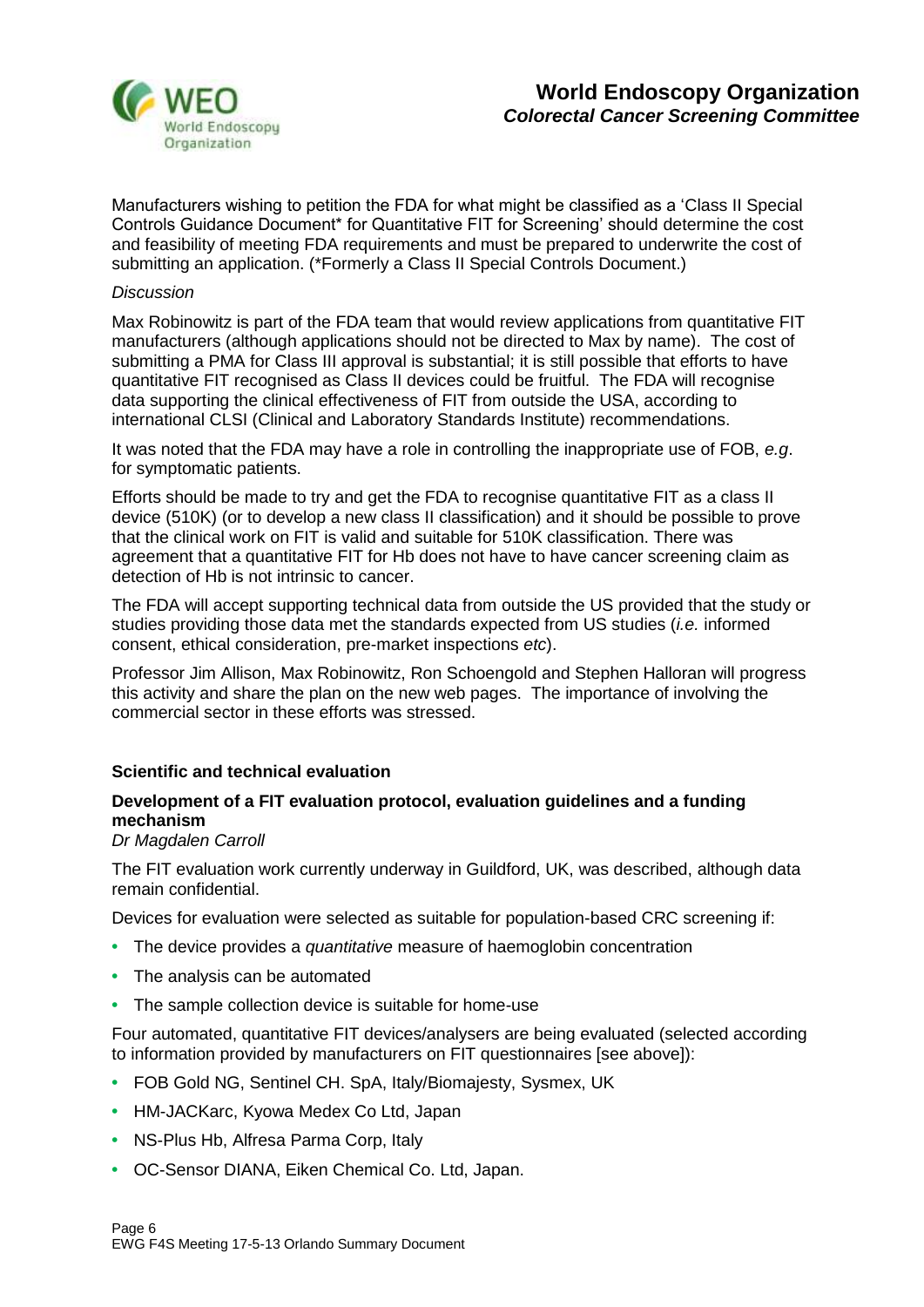

For the evaluation each manufacturer has been asked to supply:

- **•** The analyser
- **•** Consumables
- **•** Training for Dr Carroll and two laboratory scientist colleagues
- **•** Ongoing technical support

For each device/analyser, the evaluation will:

- **•** Address the question is the product fit for purpose (in this case population-based cancer screening)?
	- **•** Assessing and comparing design of instrumentation and collection devices
	- **•** suitability of collection device for sending through a postal system
- **•** Examine analytical performance:
	- **•** analytical sensitivity (smallest amount of analyte that can be measured accurately)
	- **•** carryover (between samples)
	- **•** precision profile (7-10 concentrations measured, mean and S.D.)
	- **•** imprecision (intra- and inter-day, intra- and inter-batch on same day and different days)
	- **•** linearity/measurement range
	- **•** specificity (cross-reaction between human and other species Hb/Hb variants?)
	- **•** reporting units (ng/mL or ug/g)
	- **•** stability (of the matrix/faeces, at different ambient temperatures and periods of time)
	- **•** collection devices (mass of sample collected, volume of buffer)
- **•** Inform the procurement process
- **•** Confirm (or refute) manufacturers' claims
- **•** Compare features and performance across the market.

Selection of the cut-off threshold used in screening must be done carefully with knowledge of the precision profile of the FIT device used. One of the parts of the evaluation will be to look at materials that can be used for QA purposes and also for quantification of the mass of faecal sample.

The evaluation in Guildford is scheduled for completion in the autumn of 2013. It is anticipated that the results will be available at the next EWG meeting in Berlin, October 2013, ahead of UEG Week. A Discussion Document will be prepared and circulated for that meeting.

## *Future evaluations/re-evaluations*

In the UK, the NHS requested the evaluation of FIT devices for use in the national screening programme. Once complete, there will not be a source of money to continue with new evaluations and re-evaluations. It may be possible for the WEO to act as an independent organisation that could talk with manufacturers re new products/product enhancements. If appropriate, the WEO could then approach one of several potential evaluators for highquality impartial evaluation. WEO would take a cut for providing that service.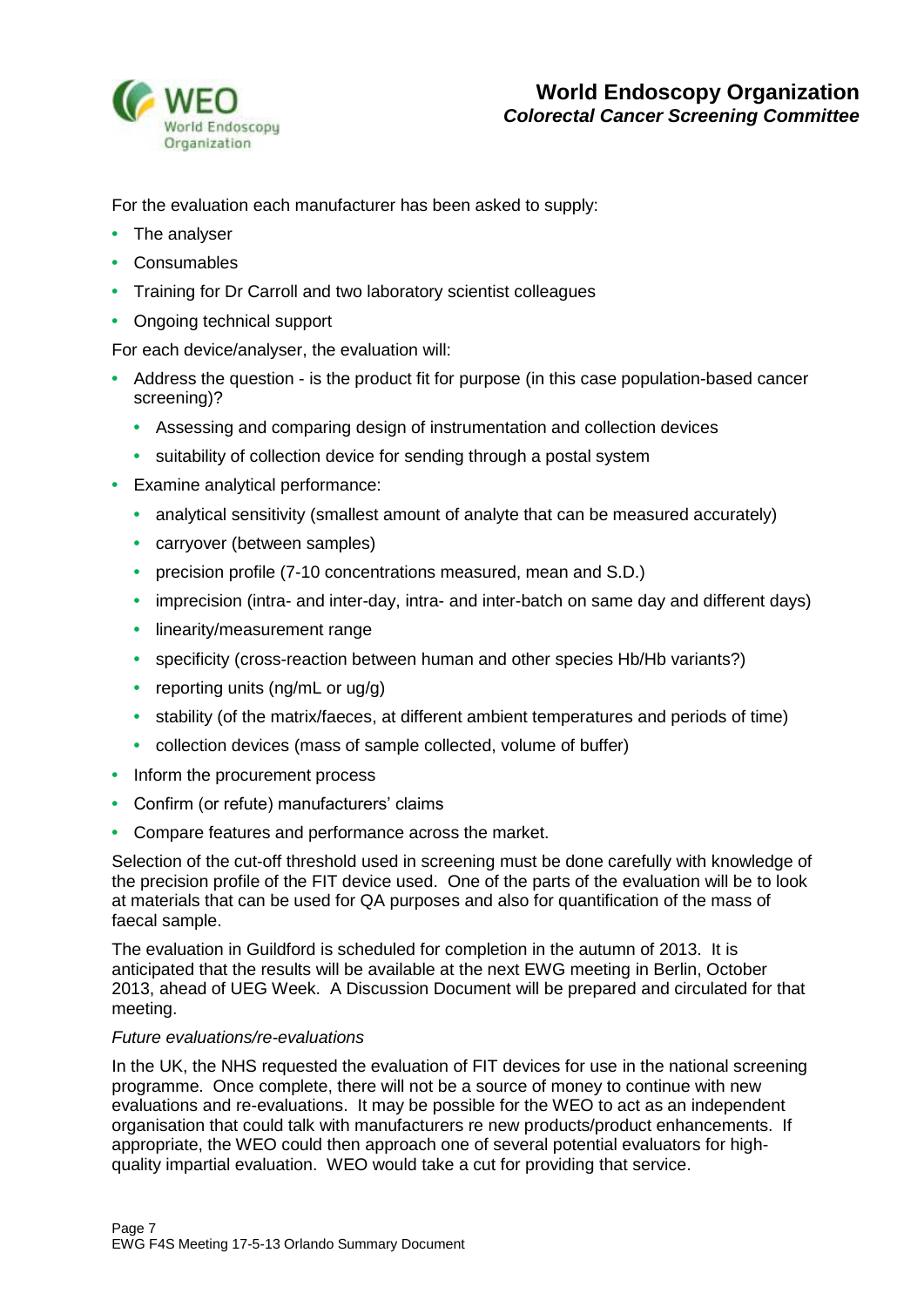

#### **Background to screening programme in the Netherlands and evaluation work** *Dr Ernst Kuipers*

Dr Kuipers outlined three different pilot trials in screening-naïve populations in the Rotterdam area of the Netherlands with organised invited screening to illustrate the importance of considering issues around FIT as used for population-based cancer screening, not on an individual basis.<sup>10, 21-23</sup> It has been demonstrated by Hol et al<sup>23</sup> that the update of the first screening round invitations was 13-15% higher with FIT (OC-Sensor, Eiken Chemical Co. Ltd.) than with gFOBT and that FIT detected more than three times as many advanced neoplasias (gFOBT 6/1,000 vs FIT 21/1,000 at a cut-off of 10 ug Hb/g faeces (50 ng Hb/mL buffer)). The number of positive screenees needed to scope to detect one advanced lesion was similar for gFOBT and FIT. Another paper from the Netherlands<sup>22</sup> reported on a study that randomly recruited individuals for two screening rounds using 1-sample FIT (OC-Sensor, Eiken Chemical Co. Ltd.; cut-off 10 µg Hb/g faeces [50 ng Hb/mL buffer]) at intervals of one, two or three years. The number of advanced neoplasia found at repeat screening was not influenced by interval length (1-3 years) and participation in the first and second rounds was stable and acceptably high (between 61% and 64.7%). Thus, screening intervals can be tailored to local resources.

The use of FIT in the screening programme in the Netherlands was approved by the Dutch Minister of Health in July 2011

[\(http://www.rivm.nl/en/Topics/Topics/B/Bowel\\_cancer\\_screening\\_programme\)](http://www.rivm.nl/en/Topics/Topics/B/Bowel_cancer_screening_programme). Biennial FIT will be offered to a population of 3.5 million, with roll out over 5 years from September 2013. The European tender identified FOB Gold as the FIT that will be used in the national programme (*i.e.* a different FIT from that used in the pilots (OC-Sensor)). It is anticipated that there will be a 45% increase in demand for colonoscopy. There will be a dedicated QA programme with licensed screening endoscopists and endoscopy units. Initially, invitations will be sent to 65 and 75-year-olds (ultimately to 55-75-year-olds) (although a starting age of 50 years was recommended from the pilot study). A comparative analysis will compare FOB Gold and OC-Sensor 4<sup>th</sup> round pilot screening programme.

The selection of the new screening modality in the NL was based partly on the scientific evidence (25%) and partly on cost (75%). After economic evaluation it has been decided that the cut-off will be 75 ng/mL (with FOB Gold equivalent to 12.75 µg Hb/g faeces); the pilot suggested a cut-off of 50 ng/mL [10 µg Hb/g faeces] with OC-Sensor). FIT-positive individuals who have a negative colonoscopy will return to the screening programme but will not be invited to participate again for the subsequent two FIT rounds.

The Dutch do not have plans to incorporate a risk algorithm into their screening programme at present. Research in the Netherlands has not found a difference in PPVs for men and women, although consideration might be given to how often to offer repeat testing to FITnegative individuals and the interval between testing, which would amount to personalised screening of a kind.

**MUSTANG, the Bavaria Health Centre study group** (**MU**nich **STAN**dardisation **G**roup) – an update (with further information from Dr Friedrich-Wilhelm Tiller, Bavaria Health Centre provided on slides).

MUSTANG is a group of scientists looking at improving understanding of FIT measurements and also at ways of measuring low Hb concentrations accurately. Stephen Halloran has met with the group and highlighted to them the difficulty of measuring Hb in faeces given the nature and variety of products currently used to collect samples, inconsistencies in stool,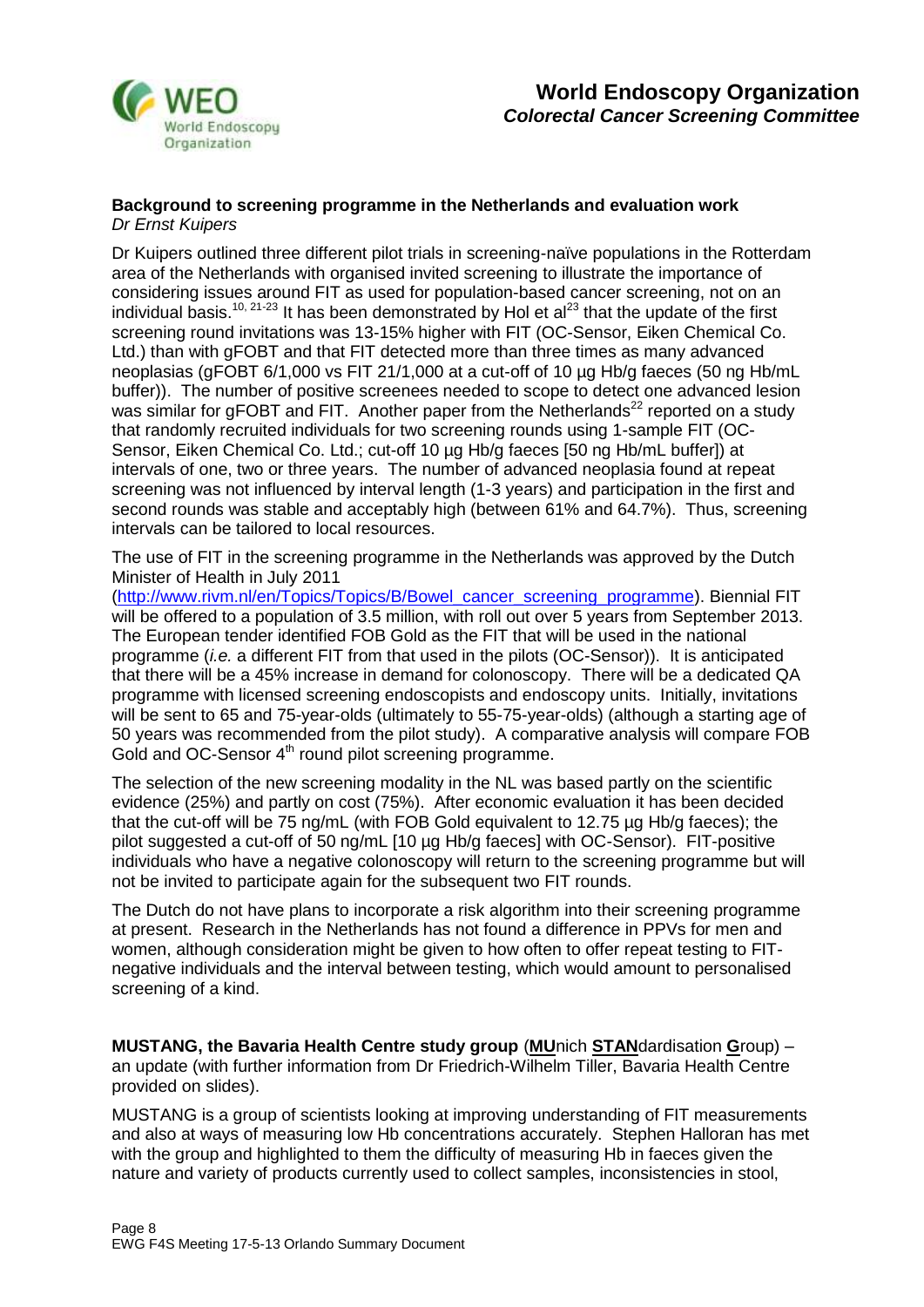

diet, biochemical elements, biological variations and additional bowel disease. The Group accepted that standardisation is not going to be easy.

## **Procurement**

As agreed at the last EWG meeting in Amsterdam, the Discussion Document on quantitative FIT procurement has been circulated (Discussion Document no. 6). Comments are requested from the commercial sector. Colleagues involved in procurement will be asked for their input to refine the document. Delegates in Orlando were asked to comment provide comments as soon as possible with a view to having a finalised document ready Berlin (October 2013).

#### **A guideline for Faecal Immunochemical TesTs for haemoglobin Evaluation Reporting (FITTER)**

A Discussion Document (prepared by Professor Callum Fraser) has been circulated to the group with recommendations for authors, referees and editors as to what information should accompany papers on FIT (Discussion Document no. 5). The document, which includes a checklist, is in almost final form so delegates are asked to comment as soon as possible.

It was confirmed that some of the information recommended for inclusion by the FITTER guidelines would be suitable for inclusion in the supplementary online material facility offered by many journals.

There was suggestion that the recommendations could be circulated initially to editors of high impact factor journals.

## **The use of FIT across the world**

Country-specific information will be available on the web pages. The following paragraphs summarise contributions received from delegates during the meeting.

#### **FIT in Asia** – Dr Yi-Chia Lee

Dr Lee presented slides on screening activity in Korea, Japan, Singapore and Taiwan.

It was evident that uptake in Asian countries is poor. This was attributed to restricted budgets and insufficient endoscopic resource (limits age-range too). Whilst improvements to uptake might be realised by considering that one FIT is enough, the uptake figures could be misleading if they represent the proportion of the eligible population screened rather than the proportion of people invited who take up the offer.

## **Australia** – Professor Graeme Young

Funding for CRC screening in Australia is intended to be nationwide; it is managed centrally by the Federal Government and is separate from funds for medical care. The screening programme sends a free FIT and individuals with a positive FIT have a follow-up colonoscopy (either through the programme or privately). The pilots ran 2003-2006 and a decision to roll-out nationwide was taken in 2006. Implementation dates are staged. The Programme now invites people aged 50, 55, 60 (from July 2013) and 65 and the plan is that by 2035 all 50-75-year-olds will be offered biennial FIT (it was noted that by 2035 a new technology may well have replaced FIT). A faster roll-out is hampered by costs. Consideration needs to be given on how to integrate new technologies into the programme.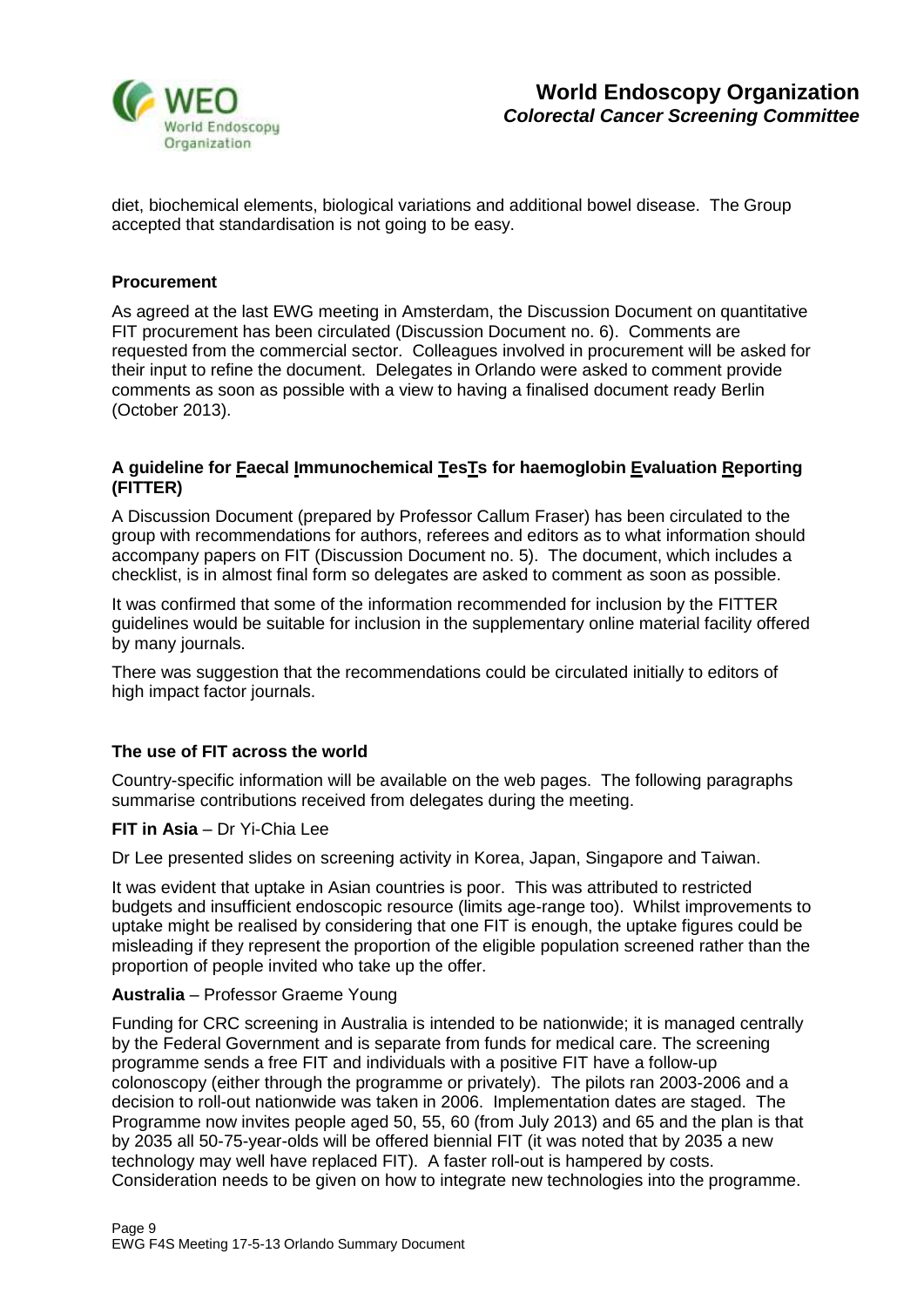

As a result of the tendering process, the Programme uses MagStream. The cut-off currently used gives a positivity of 6.5%; the cut-off may be adjusted as resources allow. The Programme is working hard at ways to improve the current uptake figure of 39%, although it was noted that because 65% of colonoscopies are performed privately in Australia and about 35% of the population could be considered up-to-date with screening, the ideal uptake may be only about 65%.

As yet, there has not been a major publicity programme because roll-out has been gradual and the Government does not want to raise expectations in people who do not yet have access to screening. It is likely, however, that promotion of the programme will develop. At present, the Australian government is reluctant to consider an age-adjusted cut-off algorithm.

A cost-effective analysis is on-going, which may speed-up roll-out. The Australian government usually considers only up-front costs; although the Australian economy is strong, this in part reflects how the Australian government is very careful and cautious over how it allocates spending.

**Crossing Borders Trial – covering Austria/Germany/Czech Republic –** Thomas Seufferlein, Medical Director of the Clinic for Internal Medicine, University of Ulm, Germany

The Crossing Borders Trial is funded by Austria, Germany and Czech Republic. In Germany there has been opportunistic screening with colonoscopy since 2002. There are areas of high incidence of CRC and, although offered free, uptake of colonoscopy is low (1-1.5% annual) in areas characterised by high unemployment, suggesting that social deprivation has a role. The trial will target two regions of Bavaria, Upper Franconia and Western Bohemia, both of which are very poor areas with high CRC incidence. Parts of Austria have for 25 years now had an outstanding CRC screening programme that offers a choice of FIT or colonoscopy, thereby increasing uptake. The Crossing Borders Trial will be designed to reach non-responders to screening invitations and to improve uptake by offering FIT. The target population will be aged 55-75 years, and screening will be offered by invitation. A fee will be given to GPs for providing counselling services (€30) and another fee for forwarding completed tests to the laboratory (the fee paid to GPs will be the same for FIT and colonoscopy). The hope is to increase uptake of screening by at least 10% and for >90% of FIT-positive individuals to have a colonoscopy. The trial will accumulate interesting data on patient preference (by questionnaire) and celebrities will contribute to promotion. The plan is to commence the trial in 2014.

#### **The validation and quantitative FIT for use in a province-wide colorectal cancer screening programme in Newfoundland and Labrador, Canada**

## *Scott Antle, Manager, Newfoundland and Labrador Colon Cancer Screening Program*

A validation study conducted in Newfoundland and Labrador was conducted, ahead of the launch of a provincial population-based cancer screening programme. The Province has a population of ½ million people spread over a large area. Temperature fluctuations and geographical distances are challenges, and the Province has the highest age-standardised incidence of CRC in Canada.

A screening programme was launched in one region of the province in July 2012 and is now expanding into a second region (expansion is limited by colonoscopy capacity). It is hoped that the programme will be implemented fully in three years.

The validation study evaluated the NS-plus analyser and collecting device. The northern climate and the possibility of freezing temperatures were challenges to the efficacy of the test for the population. The evaluation had two components – **analytical** investigating FIT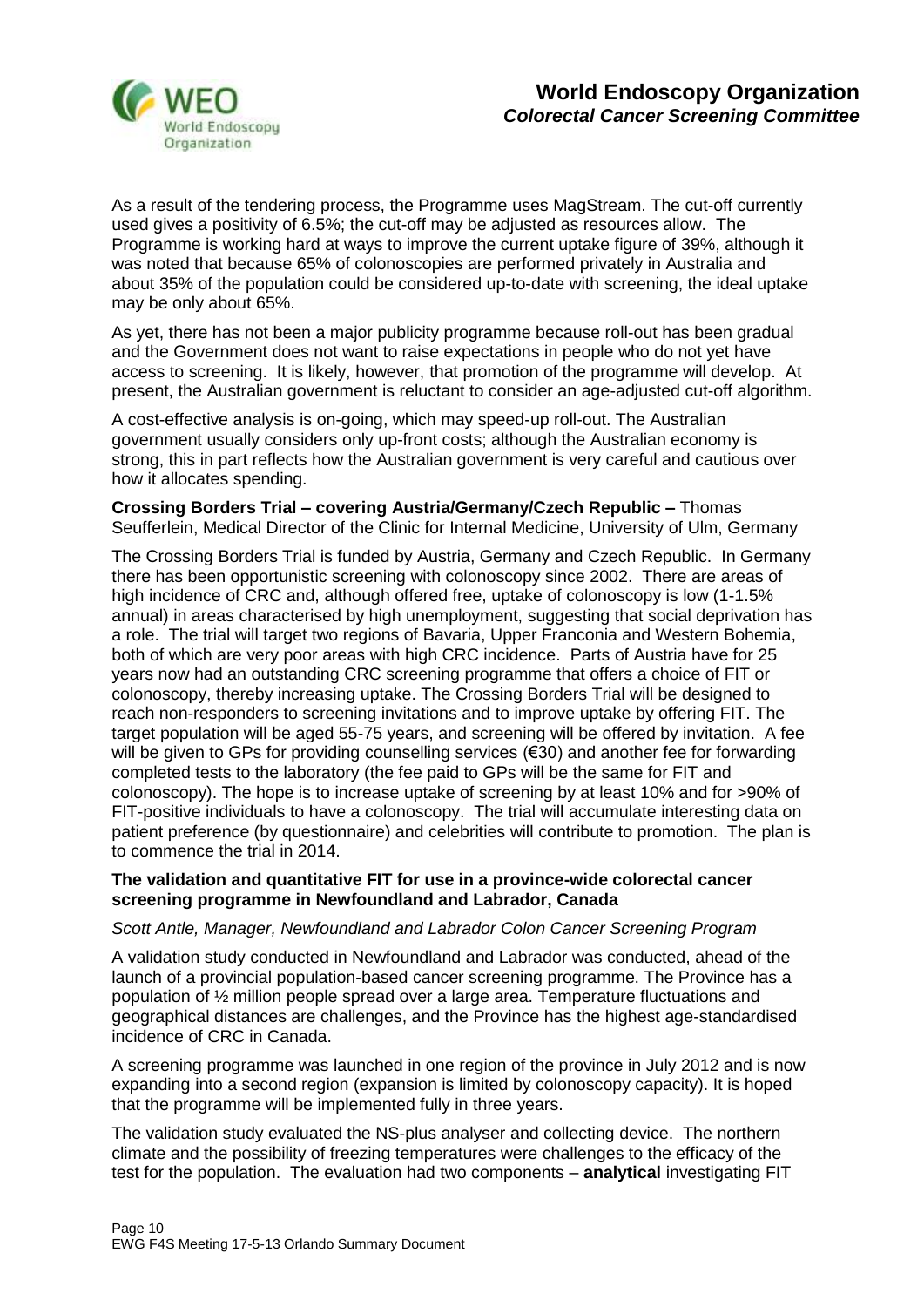

performance (*e.g.* stability, including freeze/thaw cycles) and **clinical** (*i.e.* sensitivity and comparison of FIT with gFOBT and colonoscopy).

521 participants were identified from colonoscopy lists and those who agreed were asked to complete two FIT and two gFOBT. 70% of those *who agreed to participate* (check) returned tests on the day of their colonoscopy. FIT showed acceptable performance characteristics. The investigators noted a decrease in stability of 10% after 4 days and 20% after 12 days. With freeze/thaw cycles saw <10% decrease in stability. The results of the evaluation provided confidence that the FIT device could be used in their area.

The investigators also looked at 1- versus 2–sample testing and found a 25% decrease in sensitivity using 1-day compared with a 2-day FIT strategy. A 2-day FIT sample strategy will therefore be employed.

It was found that FIT detected all cancers and high-grade adenoma with a slight advantage with 2-day FIT.

The investigators concluded that FIT was acceptable under variable temperatures and are now planning to compare FIT with transferrin and colonoscopy results.

Relevant publication: Randell et al, Clinical Biochemistry, 2012<sup>24</sup>

Information provided by Canadian Partnership against Cancer for other regions in Canada is available on the slide. All 10 provinces are either planning or implementing province-wide programmes. Seven provinces use FIT.

#### *Observations*

The NS-Plus cut-off 100 ng/mL (19 µg Hb/g faeces) is almost equivalent to OC-Sensor 100 ng/mL (20 µg Hb/g faeces).

The detection rate was 25% higher with 2-sample versus 1-sample FIT, although the collection strategies differed only for low-grade disease, not for advanced disease. Using 1 sample FIT at a lower cut-off would detect a similar proportion of disease whilst possibly improving uptake.

#### **Denmark**

Denmark is not using FIT and there are no plans to change from gFOBT.

#### **England**

In England, there is a commitment to move from gFOBT to FIT. Implementation has been delayed by the introduction of flexible sigmoidoscopy. The FIT pilot will start in March 2014 – 1 in 28 invitees will asked to complete a FIT test (OC-Sensor, Eiken Chemical Co. Ltd.) over six months. The purpose is not to prove already known benefits of FIT but to establish a process that ensures development of appropriate software, the mailing process and also to ascertain what the uptake and positivity of FIT is in a population that has been invited for screening before. Uptake of FIT screening must be affordable – using OC-Sensor cut-off 20 µg Hb/g faeces (100 ng/mL), positivity would be expected to be about 6% in a screeningnaïve population or 4% in a population already screened, thus manageable.

The pilot is expected to be completed at the end of 2014. Then the British government has to agree to roll-out FIT (FIT is recognised in its cancer plan). A facility for developing a risk algorithm is being incorporated into the software for FIT roll-out in the England.

**Finland** – FIT not yet being considered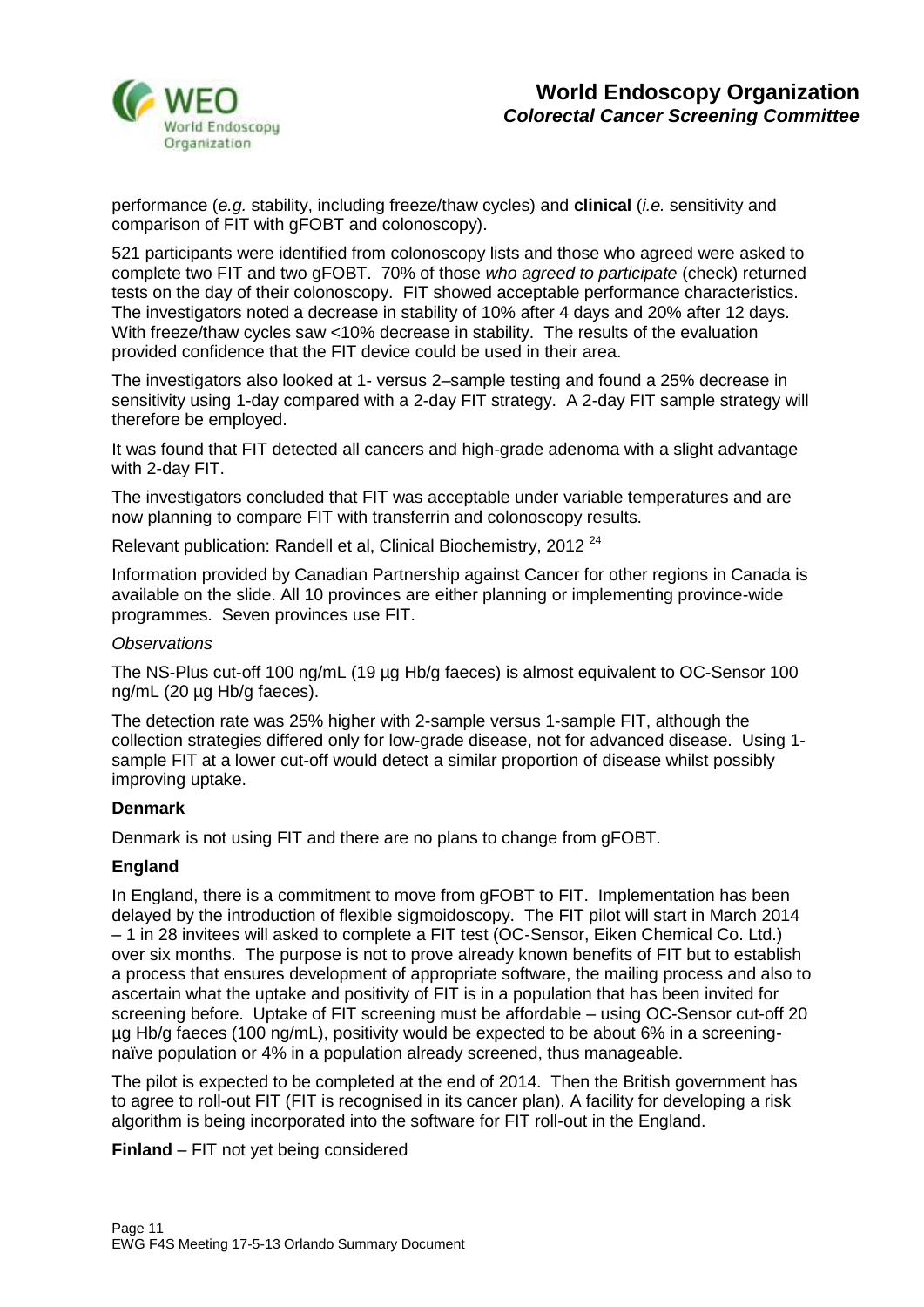

**France** – gFOBT will be replaced with a FIT (timescale?). Uptake is currently poor and an issue for concern.

**Hungary** – OC-Sensor – there is limited knowledge on coverage; uptake is reported to be satisfactory.

**Ireland (Republic)** – The programme is still in its early stages using biennial OC sensor (20 µg/g cut-off). It is progressing well; as yet no reliable uptake data.

**Israel** – there has been interest in FIT in the past but, as yet, no plan for a national programme.

#### **Italy, Carlo Senore**

All regions in Italy have adopted a quantitative FIT for CRC screening for various age groups and using different invitation methods. There are marked differences in screening uptake between regions with a north (high uptake) / south (poor uptake) divide. Until recently, all regions used the same test (OC-Sensor) with cut-off 100 ng/mL (20 µg/g) but now new tests are being used. One region (Milan) decided to move to NS-Plus (cost-saving) but used the same cut-off which resulted in an increased positivity (100 ng/mL cut-off is 20 µg/g with OC-Sensor, 19  $\mu q/q$  with NS-Plus). It was proposed that a pilot study is needed to look at this as the impact at the population level might be significant.

Kits are returned for analysis via pharmacists, couriers or cool boxes.

#### **Latvia**

Marcis Leja spoke about CRC screening in Latvia where uptake is poor. There is a possibility that Latvia will move towards organised screening using FIT. In their pilot OC-Sensor performed better (than gFOBT) with regard to uptake but the final decision as to which FIT to use has not yet been made. The pilot study assessed gFOBT, FOB Gold and OC-Sensor. A total of 15,000 invitees were divided equally between the groups. More than 2,000 FIT kits were returned, a few more in the OC-Sensor group.

Same detection rate for advanced neoplasias for FOB Gold and OC-sensor but uptake of colonoscopy was poor – more colonoscopies were indicated with FOB Gold compared with OC-Sensor. Positivity with OC-Sensor similar as for the Dutch pilot. The study conclusion is that there are big differences with 'identifical' cut-offs between positivity but no difference in detection rates.

It was noted that the volume of the buffer in FOB Gold (1.9 mL) is slightly less than for OC-Sensor (2.0 mL) so using 'identical' cut-offs in terms of ng/mL does not provide directly comparable data.

**Malta** - very recently commenced screening using OC-Sensor – it is too early to comment on uptake.

#### **New Zealand**

Dr Susan Parry summarised the latest results from the New Zealand bowel screening pilot:

[http://www.health.govt.nz/our-work/diseases-and-conditions/cancer-programme/bowel](http://www.health.govt.nz/our-work/diseases-and-conditions/cancer-programme/bowel-cancer-programme/bowel-screening-pilot/bowel-screening-pilot-results/bowel-screening-pilot-january-december-2012-results)[cancer-programme/bowel-screening-pilot/bowel-screening-pilot-results/bowel-screening](http://www.health.govt.nz/our-work/diseases-and-conditions/cancer-programme/bowel-cancer-programme/bowel-screening-pilot/bowel-screening-pilot-results/bowel-screening-pilot-january-december-2012-results)[pilot-january-december-2012-results](http://www.health.govt.nz/our-work/diseases-and-conditions/cancer-programme/bowel-cancer-programme/bowel-screening-pilot/bowel-screening-pilot-results/bowel-screening-pilot-january-december-2012-results)

A pilot study is underway in New Zealand – 130,000 people will be tested using a single sample OC-Sensor (cut-off 75 ng/mL [15 µg/g faeces]) over 4 years. Results from Round 1 (Jan to Dec 2012) indicate that uptake is 54% and positivity is 7.2%. Data have been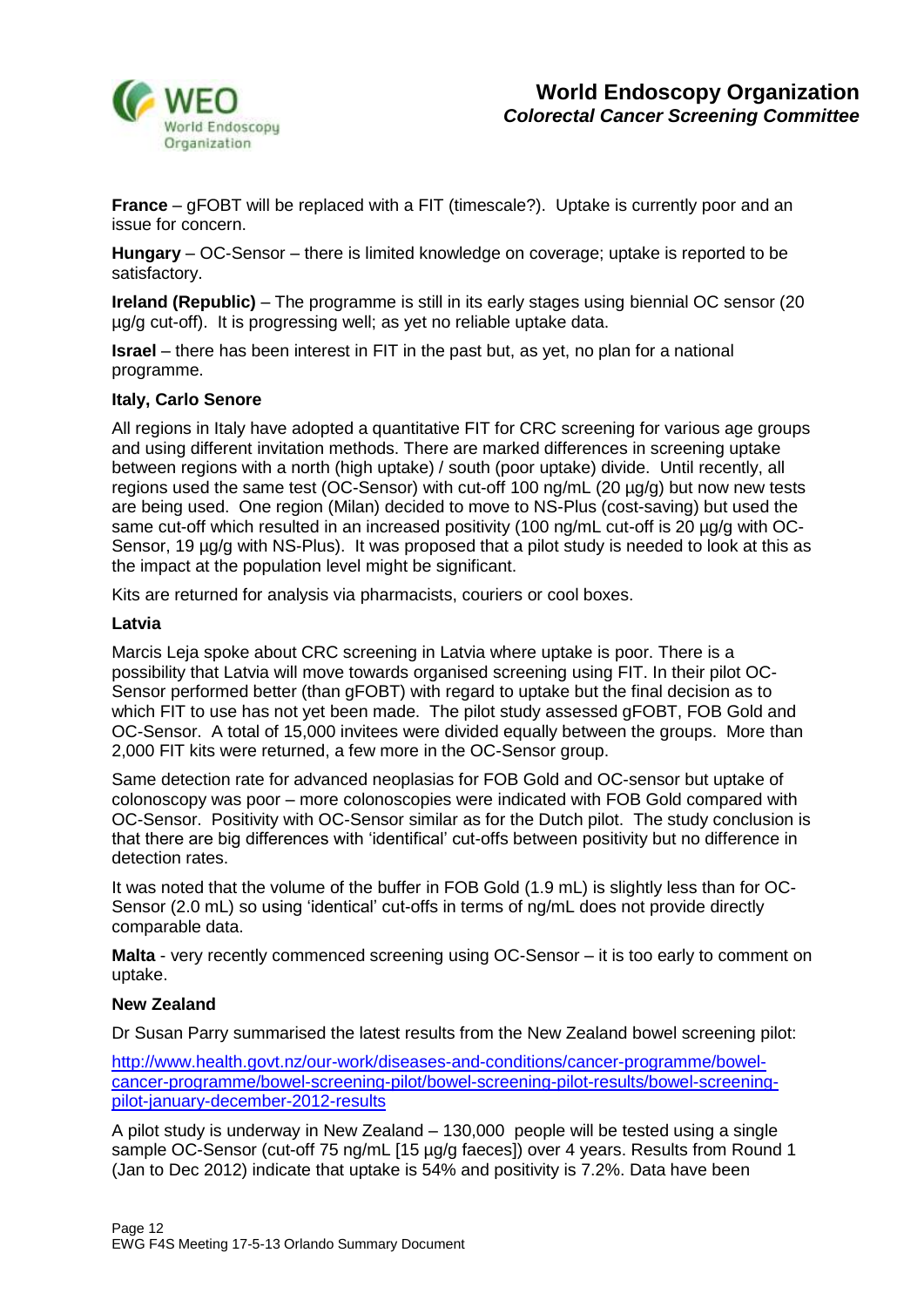

consistent through summer/winter and are 'good' for males and females. Uptake by Pacific people is poor as a test performed in the home and not validated by a medical practitioner is generally unacceptable. The NZ team is working to try and improve screening amongst Pacific people. Monitoring indicators are posted every three months on the website (see above). So far, 60 cancers have been diagnosed, the positive predictive value for cancer with FIT is 3.9%, 31.6% for advanced adenoma and 57.9% for adenoma.

There are pressures in New Zealand to roll-out the programme more quickly than the 4-year plan proposed by Minister of Health. Efforts are on-going to ensure that there are the systems in place to support national roll-out, including a nationwide quality assurance programme for colonoscopy (similar to the GRS (Global Rating Scale) in England). A national bowel cancer working group is seeking to standardise the outcomes for CRC (surgery, management, access to chem- and radiotherapy) and also looking at the workforce. Consideration is being given to training nurse endoscopists, although the long lead time could be an issue.

Dr Parry stressed how important it is to get a consensus about which is the best screening test to use. There is someone in NZ who is advocating that FS is the *only* screening test that should be used and every time there is publicity, the same argument is put forward – *e.g.* 3x as may colonoscopies using a FIT. Ideally, NZ would provide international comparative data on their web site.

**Norway** – RCT planned – await data

**Scotland** – currently use a qualitative FIT as second part of a two-tier screening algorithm and aspire to move to quantitative FIT.

**Slovenia** – uptake is good

**Spain** – a mixture of programmes – some guaiac, some FIT. Biennial FIT is used in some parts of country and, although uptake is poor, it is expected to improve with time.

## **Sweden, Rolf Hultcranz**

There has been a pilot screening programme in Stockholm (using guaiac-based FOBT) amongst 60-65 yrs where uptake was about 60%. In 2011, 70,000 tests were completed and 600 colonoscopies; 26 cancers were diagnosed. RH is designing a study that will use FIT versus colonoscopy; approval for the study was given on 17 May 2013. The study will probably turn into the programme.

**Uruguay** - Dr Eduardo Fenocchi – by law all the population has to be screened. The programme uses OC-Sensor biennial one-day sample. Positivity is 9.5% using a cut-off of 100 ng/mL (20 µg/g faeces) amongst 50-70 yrs.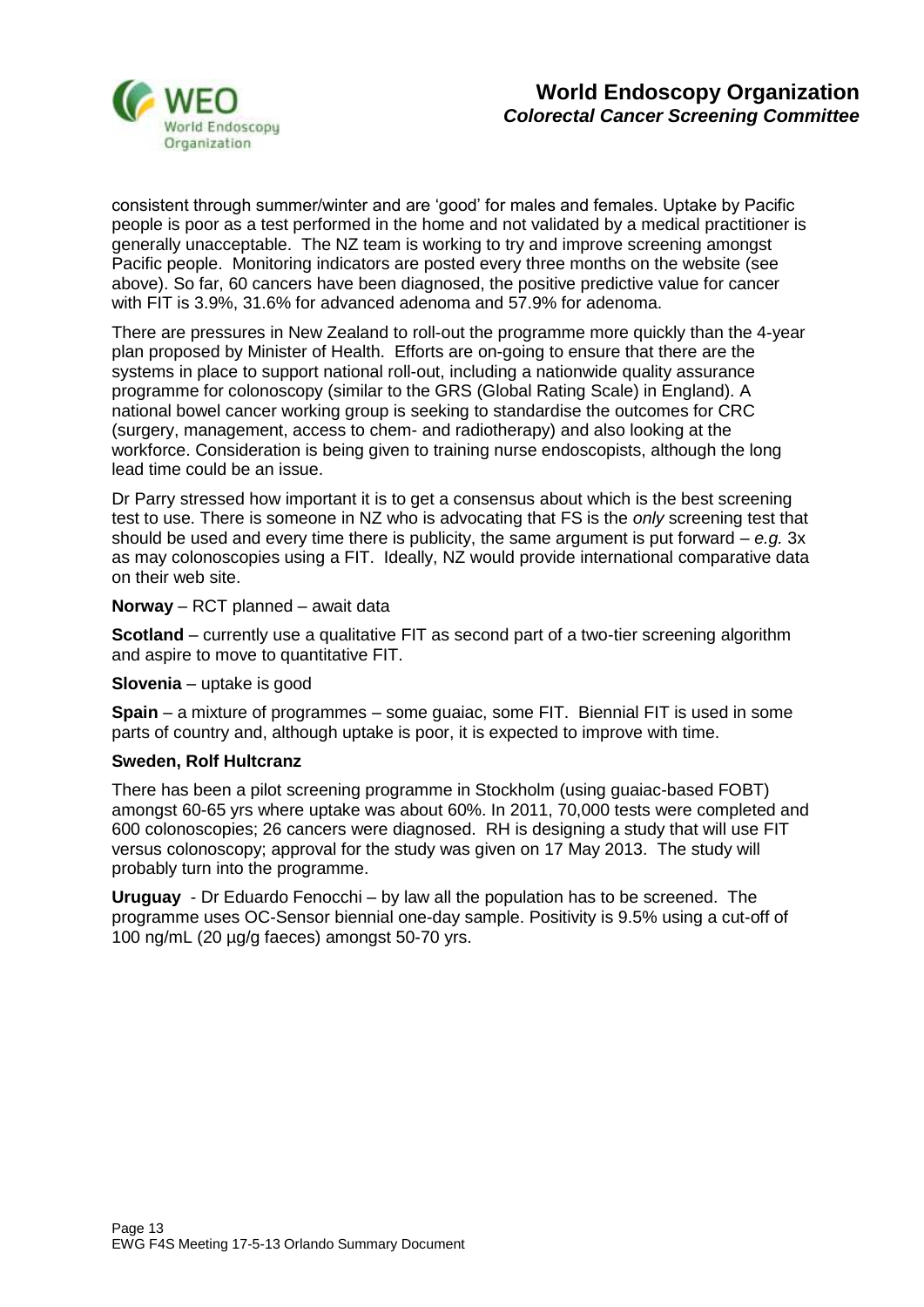

## **European School of Screening Management**

The ESSM is a programme designed to equip people planning any screening programme for their population. So far, there have been two weeks of intensive training with very good uptake.

#### **MSc in Cancer Screening at the University of Surrey**

An MSc in Cancer Screening at the University of Surrey is planned for 2014 (subject to validation). A 'taster' masters-level CPD course ('The principles and practice of populationbased cancer screening') will run 9-13 September 2013 in Guildford, UK.

#### **Final comments from the floor**

Jim Allison suggested that a systematic review of comparative FIT trials would be useful, but because they are all so different it would be difficult.

Ernst Kuipers noted that direct comparative studies like Marcis Leja's (see above) looking at all aspects, including uptake, are very important – small differences in device characteristics can affect uptake.

The FIT evaluation will provide useful data. Some of the products are very different in their design and appeal to potential participants. Jill Tinmouth reported that in Ontario, Canada, they are comparing five available quantitative and qualitative FIT.

Tom Imperiale remarked that the best way to get conclusive FIT data is head-to-head clinical trials. Ernst Kuipers noted that some FIT have already been assessed in populations of 100,000+ subjects from which fair comparisons can be made.

## **References**

- 1. Hewitson P, Glasziou P, Watson E, Towler B, Irwig L. Cochrane systematic review of colorectal cancer screening using the fecal occult blood test (hemoccult): an update. Am J Gastroenterol 2008;103(6):1541-9. Epub 2008/05/16. DOI: 10.1111/j.1572-0241.2008.01875.x.
- 2. Allison JE, Fraser CG, Halloran SP, Young GP. Comparing fecal immunochemical tests: improved standardization is needed. Gastroenterology 2012;142(3):422-4. Epub 2012/01/24. DOI: 10.1053/j.gastro.2012.01.015.
- 3. Fraser C, Allison JE, Young GP, Halloran S. Newer fecal tests: opportunities for professionals in laboratory medicine. Clinical Chemistry 2012;58(6):963-5. Epub 27 March 2012. DOI: 10.1373/clinchem.2012.185025.
- 4. Fraser C, Halloran S, Allison J, Young G. Making colorectal cancer screening fitter for purpose with quantitative faecal immunochemical tests for haemoglobin (FIT). Clinical Chemistry and Laboratory Medicine 2013. DOI: 10.1515/cclm-2013-0408.
- 5. Fraser CG, Allison JE, Halloran SP, Young GP. A proposal to standardize reporting units for fecal immunochemical tests for hemoglobin. Journal of the National Cancer Institute 2012;104(11):810-4. DOI: 10.1093/jnci/djs190.
- 6. Fraser CG, Allison JE, Young GP, Halloran SP. Quantitation of hemoglobin improves fecal immunochemical tests for noninvasive screening. Clinical Gastroenterology and Hepatology 2013;11:839-40. Epub 15/04/2013. DOI: 10.1016/j.cgh.2013.02.031.
- 7. Young GP, Fraser CG, Halloran SP, Cole S. Guaiac based faecal occult blood testing for colorectal cancer screening: an obsolete strategy? Gut 2012;61(7):959-60. DOI: 10.1136/gutjnl-2011-301810.
- 8. Huang Y, Ge W, London V, Li Q, Cai S, Zhang S, et al. Diagnostic inconsistency of faecal immunochemical tests for haemoglobin in population screening of colorectal cancer. Clinical Chemistry and Laboratory Medicine 2013 (in press). DOI: 10.1016/j.ejca.2013.04.023.
- 9. Kocna P, Vanickova Z, Zima T. Laboratory screening markers in gastroenterology state of the art. Biomedical papers of the Medical Faculty of the University Palacky, Olomouc, Czechoslovakia 2013. Epub 2013/05/18. DOI: 10.5507/bp.2013.027.